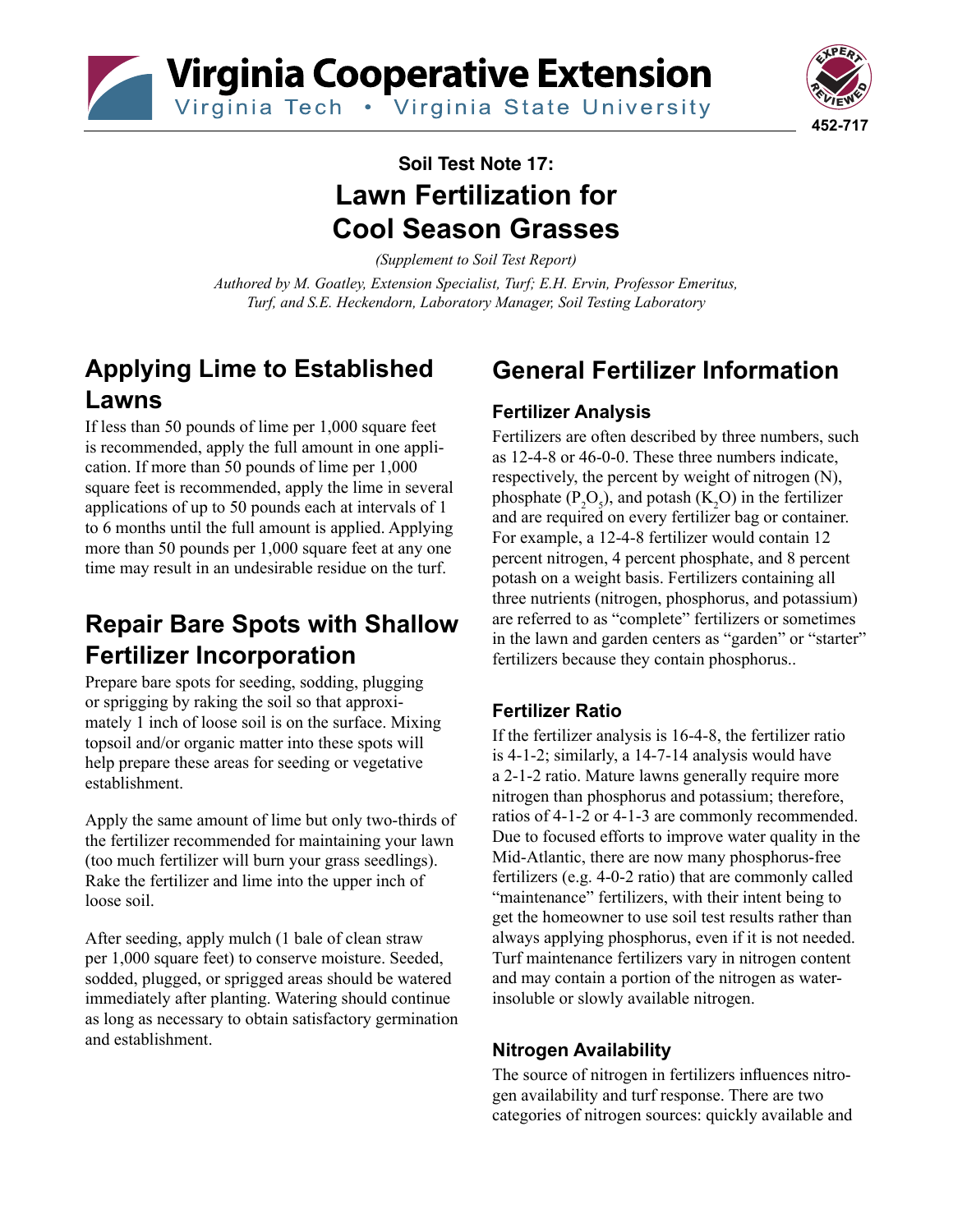slowly available. Quickly available materials are water-soluble, can be readily utilized by the plant, are susceptible to leaching and have a relatively short period of response. Quickly available sources include urea, ammonium sulfate, and calcium nitrate. Fertility guidelines from Virginia Tech and the Virginia Department of Conservation and Recreation now recommend that no more than 0.7 lb of quickly available nitrogen be applied per active growing month. Slowly available nitrogen sources release their nitrogen over extended periods of time and are applied less frequently and at somewhat higher rates than the quickly available nitrogen sources. Slowly available sources are defined as those with 15% or more slowly available or water insoluble nitrogen as detailed in the fertilizer's guaranteed analysis on the label. Slowly available sources are less susceptible to leaching and are preferred on sandy soil types, which tend to leach. They can be applied at levels up to 0.9 lb N per 1000 square feet per active growing month. Slowly available sources include urea formaldehyde (UF), UF based products (methylene ureas), sulfur coated urea (SCU) and polymer coated urea (PCU) and their combinations, isobutylidene diurea (IBDU), natural organics (bone meal, fish meal, dried blood, and animal manures), and activated sewage sludge.

If a fertilizer contains a slow-release nitrogen source, it will be listed on the label. For UF based fertilizers the portion of the nitrogen that is slowly available is listed on the fertilizer bag as Water Insoluble Nitrogen (WIN). For instance, a 20-10-10 fertilizer with 5 percent WIN has 5/20 or 1/4 of the nitrogen in the slowly available form. If you choose a fertilizer that provides nitrogen in a slowly available form, you should understand how to calculate WIN in order to determine which fertilizer program (see Table 1) best fits your lawn. For example, assume that a fertilizer label provides the following information:

#### **Guaranteed Analysis**

| 5.6% Water Insoluble Nitrogen (WIN) |  |
|-------------------------------------|--|
|                                     |  |
|                                     |  |
|                                     |  |

To find the % nitrogen that is WIN, use the f ollowing calculation:

| $\%$ WIN         | x 100 = $\%$ of total nitrogen that |
|------------------|-------------------------------------|
| % Total Nitrogen | is WIN or slowly available          |

Therefore:

 $\frac{5.6 \times 100}{16}$  = 35% of the total nitrogen is WIN or slowly available and this fertilizer is slowly available and this fertilizer is most suitable for use in Program 2

If WIN is not listed on the fertilizer label, one should assume it is all water-soluble or quickly available nitrogen, unless the fertilizer label indicates it contains sulfur-coated urea. Sulfur-coated or polymer-coated urea fertilizers do provide slowly available nitrogen, but the fertilizer label does not list it as WIN. If the fertilizer contains sulfur-coated urea, include that portion as water-insoluble nitrogen when determining the amount of nitrogen that is slowly available.

**Table 1.** Example Fertilization Program for coolseason grasses:

**Program 1** - Nitrogen application by month using predominantly quickly available nitrogen fertilizers (less than 15 percent slowly available nitrogen or WIN)

| Quality<br><b>Desired</b> | Sept.   | Oct. | Nov. | May 15 -<br>June 15            |
|---------------------------|---------|------|------|--------------------------------|
|                           | ------- |      |      | lbs. N/1,000 sq. ft. --------- |
| Low                       | 0       | 0.7  |      | $0 - 0.7$                      |
| Medium                    | 0 7     | 0 7  | O    | $0 - 0.7$                      |
| High                      | 07      | 0.7  | 07   | $0 - 0.7$                      |

**Program 2** - Nitrogen application by month using predominantly slowly available nitrogen fertilizers (15 percent or more slowly available nitrogen or WIN)

| Quality<br><b>Desired</b> | Aug. 15 -<br><b>Sept. 15</b>             | Oct. 1 -<br>Nov. 1 | May 15 -<br>June 15 |
|---------------------------|------------------------------------------|--------------------|---------------------|
|                           | --------- lbs. N/1,000 sq. ft. --------- |                    |                     |
| Low                       | 0.9                                      | O                  |                     |
| Medium                    | 0.9                                      | O                  | $0 - 0.9$           |
| High                      | 0.9                                      | 0.9                | 0 - 0.9             |

#### **Important Comments about Programs 1 and 2:**

1. Fine fescues perform best at 1 to 2 pounds of nitrogen per 1,000 square feet per year.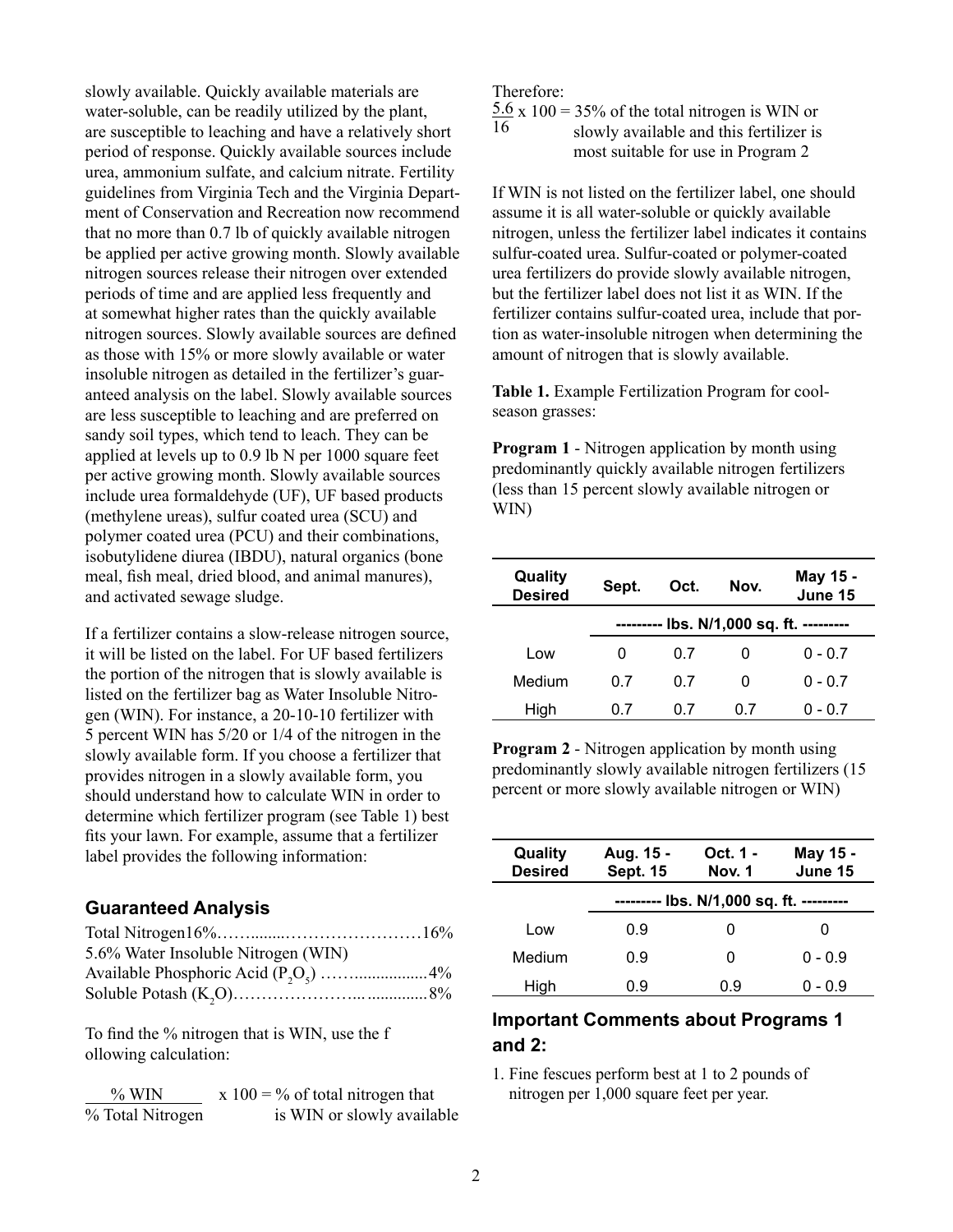- 2. Applications in successive months should be approximately 4 weeks apart.
- 3. Up to 0.7 pound of nitrogen in Program 1 and up to 0.9 pound of nitrogen in Program 2 may be applied per 1,000 square feet in the May 15 to June 15 period if nitrogen was not applied the previous fall or to help a new lawn get better established.

### **Fertilizer Programs**

When to fertilize depends on the type of grass. This Note is for cool-season grasses, such as Kentucky Bluegrass, Tall Fescue, Creeping Red Fescue and Perennial Ryegrass. (Use Note 18 for warm-season grasses such as bermudagrass or zoysiagrass.) Refer to VCE publication CSES-135P Lawn Fertilization in Virginia and/or the Virginia Nutrient Management Standards and Criteria [\(https://www.dcr.virginia.](https://www.dcr.virginia.gov/document/standardsandcriteria.pdf) [gov/document/standardsandcriteria.pdf](https://www.dcr.virginia.gov/document/standardsandcriteria.pdf)) for specifics on fertilizer selections, application timing, and program development for the different grasses grown in Virginia.

### **Lawn Establishment**

Go directly to Table 2 and select an appropriate fertilizer from the recommendation on the Soil Test Report. Use the rate under the 1.0 pound of nitrogen column and incorporate the fertilizer into the soil (along with lime, if needed) to a depth of 4 to 6 inches. After the lime, if needed) to a depth of 4 to 6 inches. After the amount at which it should be applied using Table 2. turf has been established (6 to 8 weeks), follow one of the maintenance fertilization programs described below.

### **Lawn Maintenance**

If lawn soil tests are low or medium for phosphorus or potassium, a complete fertilizer will be recommended to correct a potential deficiency of either of these plant nutrients. Follow the soil test recommendations for these nutrients and then sample soils again in 3 years to determine if a different fertilizer should be used. If the lawn soil test indicates high or very high levels of phosphorus and potassium availability, then fertilizers supplying mainly or only nitrogen need be applied.

The programs listed in Table 1 give flexibility in deciding the types of fertilizer to best meet your needs. Program 1 utilizes fertilizers that contain predominately readily available nitrogen (i.e., less than 15 percent of the nitrogen is slowly available – listed as WIN on the fertilizer bag). Program 2 utilizes fertilizers that contain predominately slowly available nitrogen (i.e., more than 15 percent of the nitrogen is slowly available or WIN).

If used properly, either program will result in quality turf. Choose the program best suited to your needs and the available fertilizer supply in your area.

**Table 2** contains information on the amounts of various types of fertilizers to apply for certain rates of nitrogen per 1,000 square feet. After you decide what kind of fertilizer you want to use, determine the

| and a series of the series of the series of the series of the series of the series of the series of the series |                          |                                |      |                                   |  |
|----------------------------------------------------------------------------------------------------------------|--------------------------|--------------------------------|------|-----------------------------------|--|
|                                                                                                                |                          | Ib. of N desired/1,000 sq. ft. |      |                                   |  |
| <b>Fertilizer</b><br><b>Analysis</b>                                                                           | <b>Approximate Ratio</b> | 0.5                            | 0.7  | 0.9                               |  |
|                                                                                                                |                          |                                |      | Ibs. fertilizer per 1,000 sq. ft. |  |
| $5 - 10 - 5$                                                                                                   | $1 - 2 - 1$              | 10.0                           | 14.0 | NA <sub>†</sub>                   |  |
| $5 - 10 - 10$                                                                                                  | $1 - 2 - 2$              | 10.0                           | 14.0 | <b>NA</b>                         |  |
| $6 - 2 - 0$ <sup>#</sup>                                                                                       | $3 - 1 - 0$              | 8.3                            | 11.7 | 16.1                              |  |
| $10-10-10$                                                                                                     | $1 - 1 - 1$              | 5.0                            | 7    | <b>NA</b>                         |  |
| $12 - 4 - 8$                                                                                                   | $3 - 1 - 2$              | 4.2                            | 5.8  | <b>NA</b>                         |  |
| $16 - 8 - 8$                                                                                                   | $2 - 1 - 1$              | 3.1                            | 4.4  | <b>NA</b>                         |  |
| $16 - 4 - 8$                                                                                                   | $4 - 1 - 2$              | 3.1                            | 4.4  | <b>NA</b>                         |  |
| $20 - 0 - 16$                                                                                                  | $4 - 0 - 3$              | 2.5                            | 3.5  | <b>NA</b>                         |  |

**TABLE 2. The amounts of various types of fertilizers to apply certain rates of nitrogen (N) per 1,000 square feet**